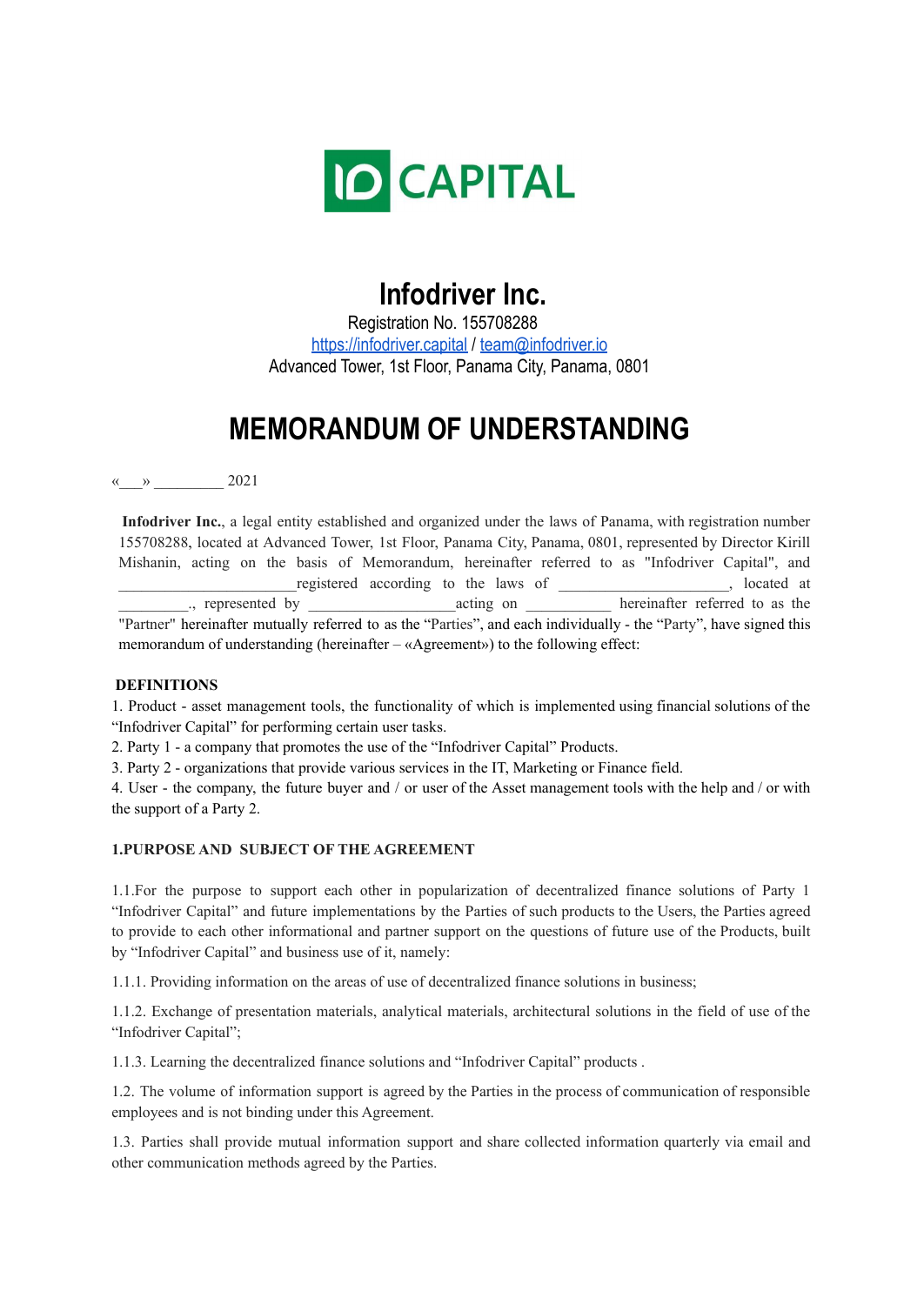1.4. The use of decentralized finance solutions, the rights and obligations of the parties and further ways of cooperation will be determined by an agreement for the provision of services between the Parties, which the Parties are ready to conclude in the future.

1.5. Implementation of the Product to Users is not specified in this Agreement. The process and conditions for the implementation of the Product for Users will be agreed upon by the parties in another contract that the Parties may conclude in the future. The conclusion of such another contract is not binding on the Parties. The parties are free to decide whether or not to enter into contracts in the future.

1.6. Under this Agreement, the Parties do not receive any intellectual property rights of each other (trademark, invention, etc.).

### **2. CONFIDENTIALITY**

2.1. The Parties undertake not to disclose confidential information, which became known as a result of their mutual cooperation from the moment of signing this Agreement, as well as within 3 (three) years after its termination. Such information may include information on the structure of production, on the balance sheet, the state of bank accounts, the turnover of funds, the level of income and debt obligations of the enterprise, methods of studying the market and sales of the enterprise, customers, customers, consumers, customers and partners of the enterprise, and also about its competitors, which are not contained in open sources, about the methods of calculation, the structure and level of prices for the company's decentralized finance solutions, about the goals, objectives and results of the scientific research of the enterprise, about specifications of the developed and used technologies. A special part of confidential information consists of information about inventions and their improvements, formulas, special methods and methods for solving specific problems, technologies, programs used in the "Infodriver Capital" (including object and source codes), documentation, ideas and methods of their implementation, design solutions, any data in electronic form, including the database of information systems to which the recipient of confidential information will have access in the framework of a partnership with the Party, disclosing confidential information.

2.2. The following information may not be considered confidential information:

• which, prior to the conclusion of this Agreement, were publicly announced;

• which became publicly available during the term of this Agreement, but without the fault of the respective party;

• that was received by a Party as a result of its own research without using information received from the other Party.

Such information, however, is considered confidential information from the moment the disclosing Party provides the recipient with a notice of the confidential nature of such information.

2.3. All information received by the Parties as a result of cooperation may be used exclusively in accordance with its intended purpose.

2.4. At the end of the cooperation, the Parties undertake to return all information received from the other Party in the course of the execution of this Agreement on tangible media, as well as a copy thereof at the first request of any Party or immediately after the termination of this Agreement.

2.5. The receiving party is not entitled to transfer the received confidential information to third parties without the written consent of the Party transmitting this information. In the event of early termination of this Agreement, the conditions for non-disclosure of confidential information remain in force.